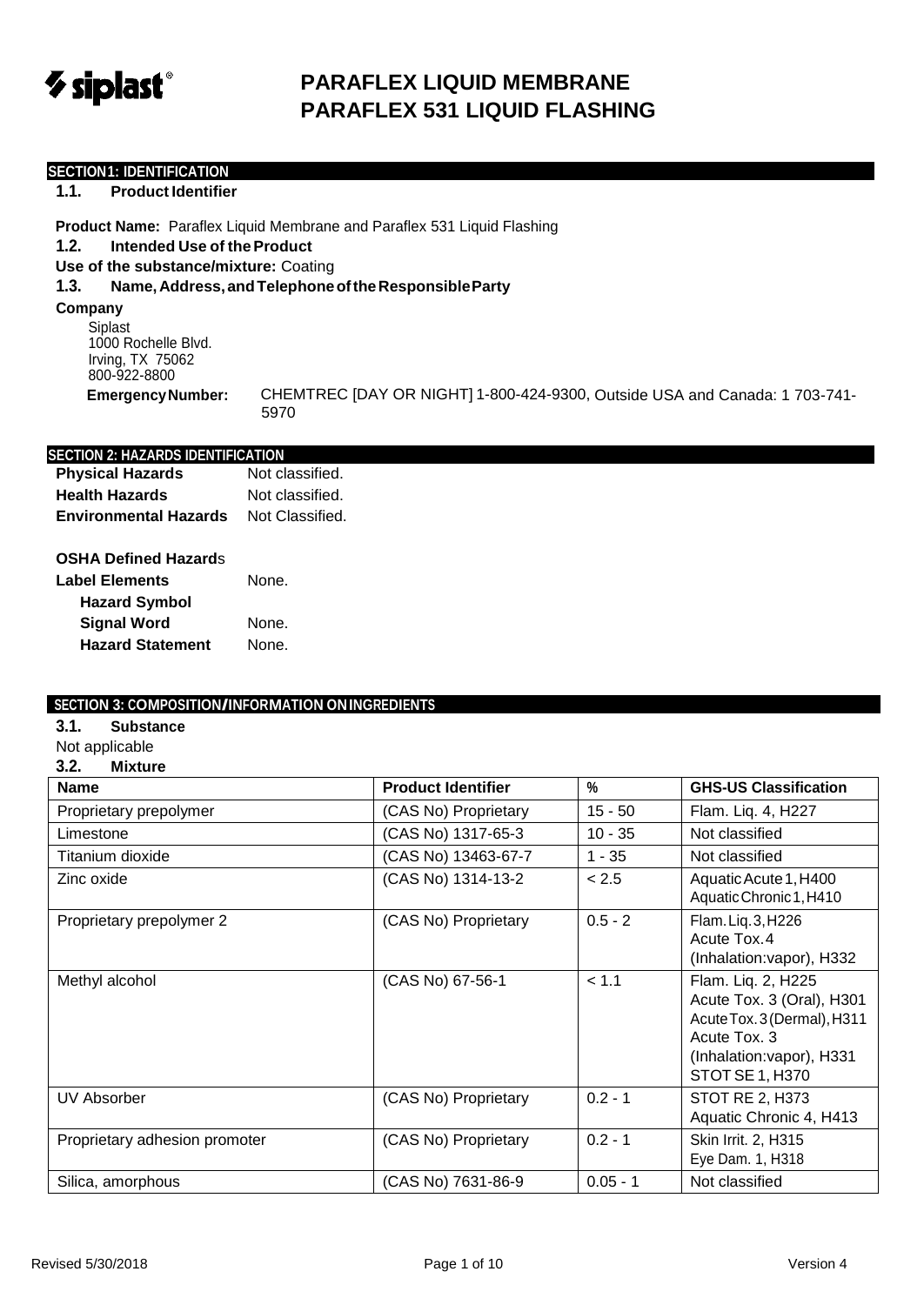| <b>Name</b>          | <b>Product Identifier</b> | $\%$          | <b>GHS-US classification</b>                                                                                                                                                                         |
|----------------------|---------------------------|---------------|------------------------------------------------------------------------------------------------------------------------------------------------------------------------------------------------------|
| Proprietary silane   | (CAS No) Proprietary      | < 0.15        | Flam. Liq. 3, H226<br>Skin1rrit.2, H315                                                                                                                                                              |
| Quartz               | (CAS No) 14808-60-7       | $0.02 - 0.13$ | Carc. 1A, H350<br>STOT SE 3, H335<br>STOT RE 1, H372                                                                                                                                                 |
| Proprietary catalyst | (CAS No) Proprietary      | $0.02 - 0.09$ | Acute Tox. 3 (Oral), H301<br>Skin Corr. 1C, H314<br>Eye Dam. 1, H318<br>Skin Sens. 1, H317<br>Muta. 2, H341<br>Repr. 1B, H360<br>STOT SE 1, H370<br>Aquatic Acute 1, H400<br>Aquatic Chronic 1, H410 |

Full text of H-phrases: see section 16

The specific chemical identity and/or exact percentage of composition has been withheld as a trade secret within the meaning of the OSHA Hazard Communication Standard [29 CFR 1910.1200]. In the event of an emergency, chemical identities and exact percentages of the proprietary ingredients may need to be disclosed to emergency personnel upon request.

## **SECTION 4: FIRST AID MEASURES**

## **4.1. Description of First AidMeasures**

**First-aidMeasuresGeneral**:Nevergiveanythingbymouthtoanunconsciousperson.If youfeelunwell, seekmedicaladvice (show the label where possible).

**First-aidMeasuresAfterInhalation**:Whensymptomsoccur:gointoopenairandventilatesuspectedarea.Obtainmedical attention if breathing difficulty persists.

**First-aidMeasuresAfterSkinContact**:Removecontaminated clothing.Drenchaffected areawithwaterforatleast15minutes. Obtain medical attention if irritation develops or persists.

**First-aid MeasuresAfterEye Contact**:Rinsecautiously with waterforatleast 15minutes. Removecontactlenses, ifpresent and

easy to do. Continue rinsing. Obtain medical attention.

**First-aid Measures After Ingestion**: Rinse mouth. Do NOT induce vomiting. Obtain medical attention.

## **4.2. Most important symptoms and effects, both acute anddelayed**

**Symptoms/Injuries:** Causes serious eye irritation. May cause damage to organs (liver, kidney) through prolonged or repeated exposure (oral).0

**Symptoms/Injuries After Inhalation:** Prolonged exposure may cause irritation.

**Symptoms/Injuries After Skin Contact:** Prolonged exposure may cause skin irritation.

**Symptoms/Injuries After Eye Contact:** Causes serious eye irritation. Contact causes severe irritation with redness and swelling of the conjunctiva.

**Symptoms/Injuries After Ingestion:** Ingestion may cause adverse effects.

**Chronic Symptoms:** May cause damage to organs (kidney, liver) through prolonged or repeated exposure (oral).

## **4.3. Indication of Any Immediate Medical Attention andSpecial TreatmentNeeded**

If exposed or concerned,get medical advice and attention.Ifmedicaladviceisneeded,haveproductcontainerorlabelat hand.

## **SECTION5:FIRE-FIGHTING MEASURES**

## **5.1. Extinguishing Media**

**SuitableExtinguishing Media:**Dry chemical powder,alcohol-resistantfoam,carbondioxide(CO2).Watermaybeineffectivebut water should be used to keep fire-exposed container cool.

**Unsuitable Extinguishing Media:** Do not use a heavy water stream. A heavy water stream may spread burning liquid.

## **5.2. Special Hazards Arising From the Substance orMixture**

**Fire Hazard:** Flammable liquid and vapor.

**Explosion Hazard:** May form flammable or explosive vapor-air mixture.

**Reactivity:** Reacts violently with strong oxidizers. Increased risk of fire or explosion.

#### **5.3. Advice forFirefighters**

**Precautionary Measures Fire:** Exercise caution when fighting any chemical fire.

**Firefighting Instructions:** Use water spray orfog for cooling exposed containers. Do not breathe fumes from fires or vapors from decomposition. In case of major fire and large quantities: Evacuate area. Fight fire remotely due to the risk of explosion.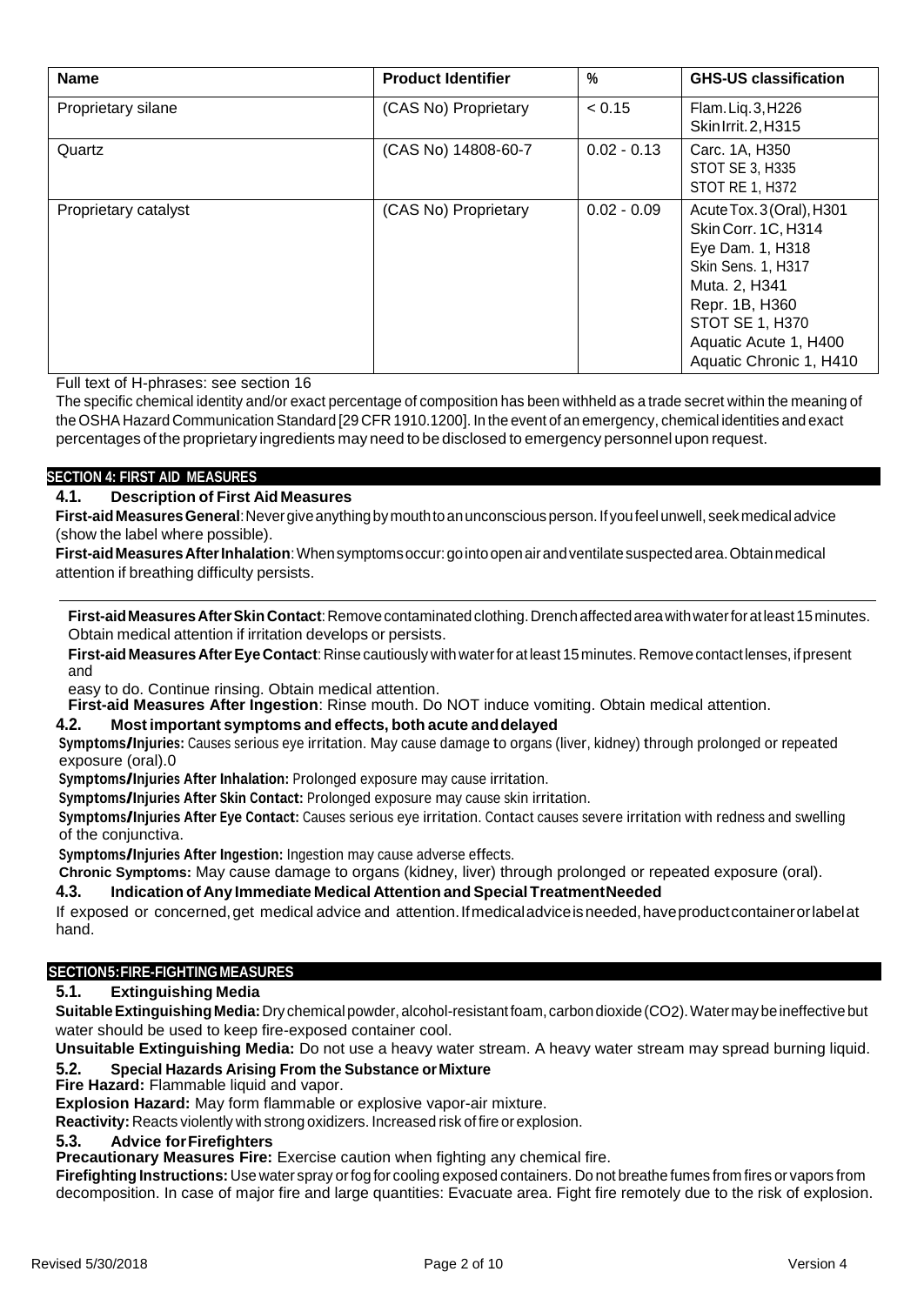**ProtectionDuringFirefighting:**Donotenterfireareawithoutproperprotectiveequipment,includingrespiratoryprotection. **Other Information:** Do not allow run-off from fire fighting to enter drains or water courses.

### **SECTION 6: ACCIDENTAL RELEASEMEASURES**

#### **6.1. Personal Precautions, Protective Equipment and EmergencyProcedures**

General Measures: Avoid all contact with skin, eyes, or clothing. Avoid breathing (vapor, mist, spray). Keep away from heat, hot surfaces,sparks,openflames,andotherignitionsources.Nosmoking.Usespecialcaretoavoidstaticelectriccharges.

#### **6.1.1. For Non-emergencyPersonnel**

**ProtectiveEquipment:**Useappropriatepersonalprotectionequipment(PPE).

**EmergencyProcedures:**Evacuateunnecessarypersonnel.Stopleakifsafetodoso.

#### **6.1.2. For EmergencyResponders**

**Protective Equipment:** Equip cleanup crew with proper protection.

**Emergency Procedures:** Ventilate area. Eliminate ignition sources. Upon arrival at the scene, a first responder is expected to recognize the presence of dangerous goods, protect oneself and the public, secure the area, and call for the assistance of trained personnel as soon as conditions permit.

#### **6.2. Environmental Precautions**

Prevent entry to sewers and public waters. Avoid release to the environment. Collect spillage.

#### **6.3. Methods and Material for Containment and CleaningUp**

**ForContainment:**Containanyspillswithdikesorabsorbentstopreventmigrationandentryintosewersorstreams.Asan immediate precautionary measure, isolate spill or leak area in all directions.

**MethodsforCleaningUp:**Cleanupspillsimmediatelyanddisposeofwastesafely.Absorband/orcontainspillwithinert material. Transfer spilled material to a suitable container for disposal. Do not take up in combustible material such as: saw dust or cellulosic material. Use only non-sparking tools. Contact competent authorities after a spill.

## **6.4. Reference to Other Sections**

See Heading 8. Exposure controls and personal protection. See Section 13, Disposal Considerations.

#### **SECTION7:HANDLINGANDSTORAGE**

### **7.1. Precautions for Safe Handling**

**Additional Hazards When Processed:** Handle empty containers with care because residual vapors are flammable.

**Precautions forSafe Handling:** Do not handle until all safety precautions have been read and understood. Wash hands and otherexposedareaswithmildsoapandwaterbeforeeating,drinkingorsmokingandwhenleavingwork.Avoidcontactwith skin,eyesandclothing.Avoidbreathingvapors,mist,andspray.Takeprecautionarymeasuresagainststaticdischarge.Useonly non-sparking tools.

**Hygiene Measures:** Handle in accordance with good industrial hygiene and safety procedures.

## **7.2. Conditions forSafe Storage, Including AnyIncompatibilities**

**TechnicalMeasures:**Comply with applicable regulations.Takeaction toprevent static discharges.Groundand bondcontainer and receiving equipment. Use explosion-proof electrical, ventilating, and lighting equipment.

**Storage Conditions:** Keep container tightly closed. Store in <sup>a</sup> dry, cool and well-ventilated place. Keep/Store away from direct sunlight, extremely high or low temperatures and incompatible materials. Keep in fireproof place. **Incompatible Products:** Strong acids, strong bases, strong oxidizers.

## **7.3. Specific End Use(s)**

Coating

#### **SECTION 8: EXPOSURE CONTROLS/PERSONAL PROTECTION**

## **8.1. Control Parameters**

For substances listed in section 3 that are not listed here, there are no established exposure limits from the manufacturer, supplier, importer, or the appropriate advisory agency including: ACGIH (TLV), AIHA (WEEL), NIOSH (REL), or OSHA (PEL).

|                               | Titanium dioxide (13463-67-7)                               |                                        |
|-------------------------------|-------------------------------------------------------------|----------------------------------------|
|                               | USA ACGIH $ $ ACGIH TWA (mg/m <sup>3</sup> )                | $10 \text{ mg/m}^3$                    |
|                               | <b>USA ACGIH</b> ACGIH chemical category                    | Not Classifiable as a Human Carcinogen |
|                               | <b>USA IDLH</b>   US IDLH $(mg/m3)$                         | 5000 mg/m <sup>3</sup>                 |
|                               | <b>USA OSHA</b> $\vert$ OSHA PEL (TWA) (mg/m <sup>3</sup> ) | 15 mg/m <sup>3</sup> (total dust)      |
| Silica, amorphous (7631-86-9) |                                                             |                                        |
|                               | <b>USA NIOSH</b> NIOSH REL (TWA) (mg/m <sup>3</sup> )       | $6 \text{ mg/m}^3$                     |
|                               | <b>USA IDLH</b> $ $ US IDLH $(mg/m3)$                       | 3000 mg/m <sup>3</sup>                 |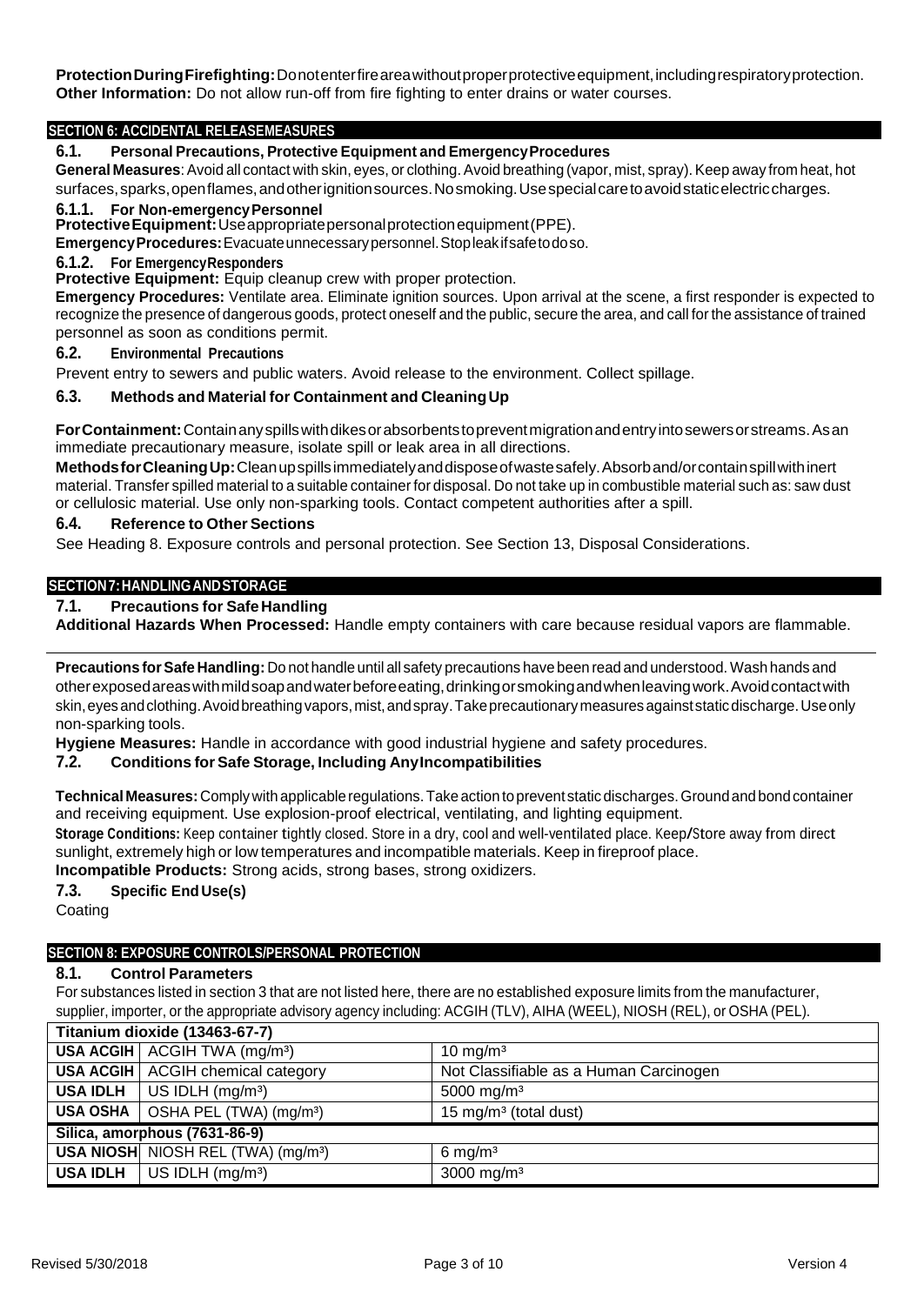| Zinc oxide (1314-13-2)       |                                                       |                                                                    |
|------------------------------|-------------------------------------------------------|--------------------------------------------------------------------|
|                              | USA ACGIH   ACGIH TWA (mg/m <sup>3</sup> )            | 2 mg/m <sup>3</sup> (respirable fraction)                          |
|                              | USA ACGIH ACGIH STEL (mg/m <sup>3</sup> )             | 10 mg/m <sup>3</sup> (respirable fraction)                         |
|                              | <b>USA NIOSH</b> NIOSH REL (TWA) (mg/m <sup>3</sup> ) | 5 mg/m <sup>3</sup> (dust and fume)                                |
|                              | USA NIOSH NIOSH REL (STEL) (mg/m <sup>3</sup> )       | 10 mg/m <sup>3</sup> (fume)                                        |
|                              | USA NIOSH NIOSH REL (ceiling) (mg/m <sup>3</sup> )    | $15 \overline{\mathrm{mg}}/\mathrm{m}^3$ (dust)                    |
| <b>USA IDLH</b>              | US IDLH (mg/m <sup>3</sup> )                          | $500$ mg/m <sup>3</sup>                                            |
| <b>USA OSHA</b>              | OSHA PEL (TWA) (mg/m <sup>3</sup> )                   | $5$ mg/m <sup>3</sup> (fume)                                       |
|                              |                                                       | 15 mg/m <sup>3</sup> (total dust)                                  |
|                              |                                                       | 5 mg/m <sup>3</sup> (respirable fraction)                          |
| <b>Limestone (1317-65-3)</b> |                                                       |                                                                    |
|                              | <b>USA NIOSH</b> NIOSH REL (TWA) (mg/m <sup>3</sup> ) | 10 mg/m <sup>3</sup> (total dust)                                  |
|                              |                                                       | 5 mg/m <sup>3</sup> (respirable dust)                              |
| <b>USA OSHA</b>              | OSHA PEL (TWA) (mg/m <sup>3</sup> )                   | 15 mg/m <sup>3</sup> (total dust)                                  |
|                              |                                                       | 5 mg/m <sup>3</sup> (respirable fraction)                          |
| Quartz (14808-60-7)          |                                                       |                                                                    |
|                              | USA ACGIH   ACGIH TWA (mg/m <sup>3</sup> )            | 0.025 mg/m <sup>3</sup> (respirable fraction)                      |
|                              | USA ACGIH   ACGIH chemical category                   | A2 - Suspected Human Carcinogen                                    |
|                              | USA NIOSH NIOSH REL (TWA) (mg/m <sup>3</sup> )        | 0.05 mg/m <sup>3</sup> (respirable dust)                           |
| <b>USA IDLH</b>              | $\bigcup$ US IDLH (mg/m <sup>3</sup> )                | 50 mg/m <sup>3</sup> (respirable dust)                             |
| <b>USA OSHA</b>              | OSHA PEL (STEL) (mg/m <sup>3</sup> )                  | 250 mppcf/%SiO2+5, 10mg/m <sup>3</sup> /%SiO2+2                    |
|                              | Methyl alcohol (67-56-1)                              |                                                                    |
|                              | <b>USA ACGIH</b> ACGIH TWA (ppm)                      | 200 ppm                                                            |
|                              | <b>USA ACGIH   ACGIH STEL (ppm)</b>                   | 250 ppm                                                            |
| <b>USA ACGIH</b>             | <b>ACGIH chemical category</b>                        | Skin-potential significant contribution to overall exposure by the |
|                              |                                                       | cutaneous route                                                    |
| <b>USA ACGIH</b>             | <b>Biological Exposure Indices (BEI)</b>              | 15 mg/l (Medium: urine - Time: end of shift - Parameter: Methanol  |
|                              |                                                       | (background, nonspecific)                                          |
|                              | <b>USA NIOSH</b> NIOSH REL (TWA) (mg/m <sup>3</sup> ) | $260$ mg/m <sup>3</sup>                                            |
|                              | <b>USA NIOSH</b> NIOSH REL (TWA) (ppm)                | $200$ ppm                                                          |
| <b>USA NIOSH</b>             | NIOSH REL (STEL) (mg/m <sup>3</sup> )                 | 325 mg/m $3$                                                       |
| <b>USA NIOSH</b>             | NIOSH REL (STEL) (ppm)                                | 250 ppm                                                            |
| <b>USA IDLH</b>              | US IDLH (ppm)                                         | 6000 ppm                                                           |
| <b>USA OSHA</b>              | OSHA PEL (TWA) (mg/m <sup>3</sup> )                   | $260$ mg/m <sup>3</sup>                                            |
| <b>USA OSHA</b>              | OSHA PEL (TWA) (ppm)                                  | 200 ppm                                                            |

**8.2. Exposure Controls**

**Appropriate Engineering Controls** : Emergencyeye washfountainsandsafetyshowers shouldbeavailableinthe immediate vicinity of any potential exposure. Ensure adequate ventilation, especially in confined areas. Gas detectors should be used when flammable gases or vapors may be released. Proper grounding procedures to avoid static electricity shouldbefollowed.Useexplosion-proofequipment.Ensureallnational/local regulations are observed.

**Personal Protective Equipment** : Gloves. Protective clothing. Protective goggles.



**Materials for Protective Clothing**

: clothing. Chemically resistant materials and fabrics. Wear fire/flame resistant/retardant

Hand Protection **Hand Protection** : Wear protective gloves. **Eye Protection** : Chemical safety goggles.

- 
- 
- **Skin and Body Protection** : Wear suitable protective clothing.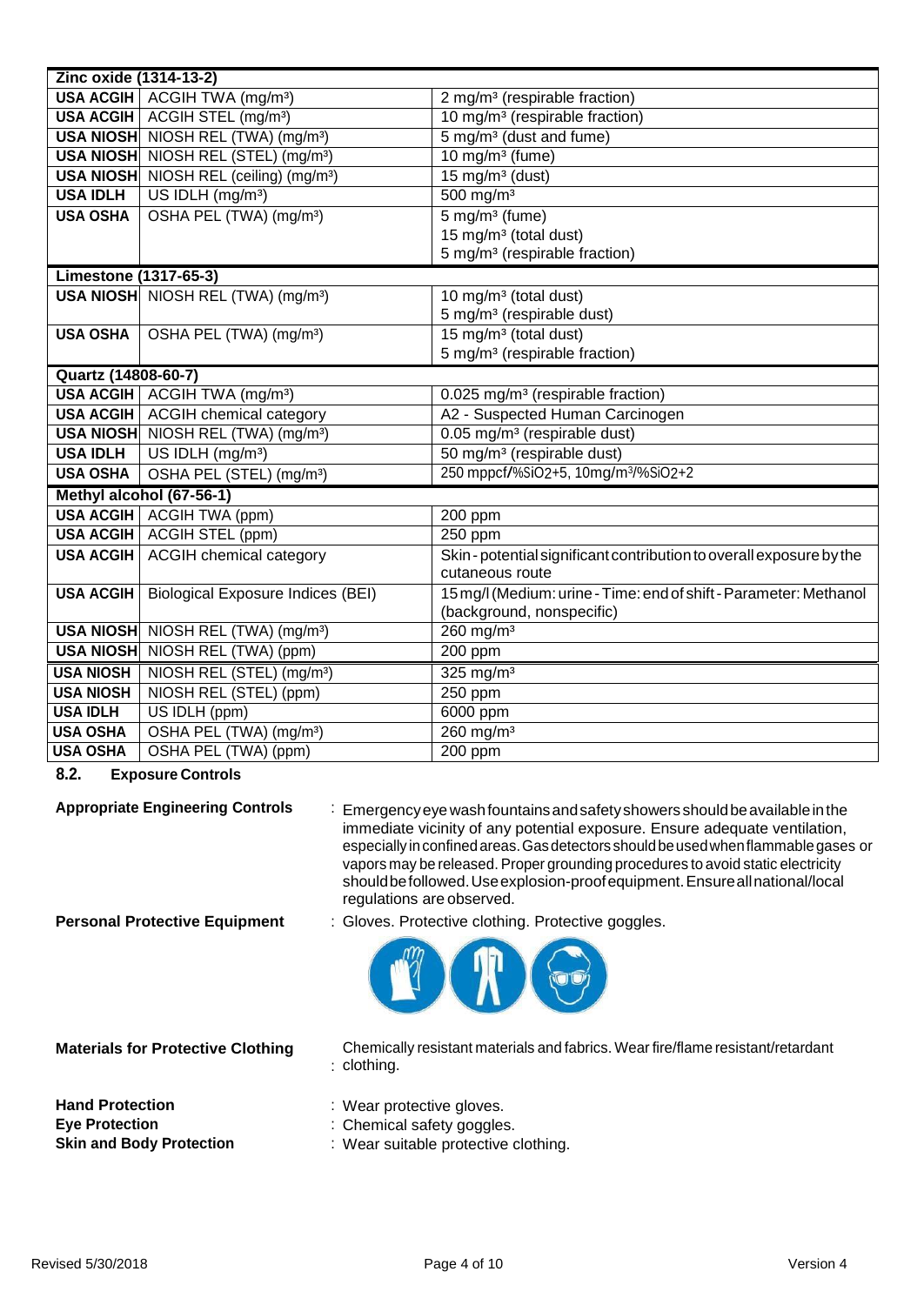| <b>Respiratory Protection</b>          | : If exposure limits are exceeded or irritation is experienced, approved respiratory<br>protection should be worn. In case of inadequate ventilation, oxygen deficient<br>atmosphere, or where exposure levels are not known wear approved respiratory<br>protection. |
|----------------------------------------|-----------------------------------------------------------------------------------------------------------------------------------------------------------------------------------------------------------------------------------------------------------------------|
| <b>Environmental Exposure Controls</b> | : Avoid release to the environment.                                                                                                                                                                                                                                   |
| <b>Other Information</b>               | : When using, do not eat, drink or smoke.                                                                                                                                                                                                                             |

## **SECTION 9: PHYSICAL AND CHEMICAL PROPERTIES**

### **9.1. Information on Basic Physical and ChemicalProperties**

| <b>Physical State</b>                         | : Liquid                                                                                         |
|-----------------------------------------------|--------------------------------------------------------------------------------------------------|
| Appearance                                    | : White viscous liquid                                                                           |
| Odor                                          | $:$ No data available                                                                            |
|                                               |                                                                                                  |
| <b>Odor Threshold</b>                         | : No data available                                                                              |
| рH                                            | $:$ No data available                                                                            |
| <b>Evaporation Rate</b>                       | : No data available                                                                              |
| <b>Melting Point</b>                          | : No data available                                                                              |
| <b>Freezing Point</b>                         | : No data available                                                                              |
| <b>Boiling Point</b>                          | : No data available                                                                              |
| <b>Flash Point</b>                            | : 55 °C (131 °F)                                                                                 |
| <b>Auto-ignition Temperature</b>              | : No data available                                                                              |
| <b>Decomposition Temperature</b>              | : No data available                                                                              |
| Flammability (solid, gas)                     | $:$ No data available                                                                            |
| <b>Vapor Pressure</b>                         | : No data available                                                                              |
| Relative Vapor Density at 20 °C               | $:$ No data available                                                                            |
| <b>Relative Density</b>                       | : No data available                                                                              |
| <b>Solubility</b>                             | $:$ No data available                                                                            |
| <b>Partition Coefficient: N-Octanol/Water</b> | No data available                                                                                |
| <b>Viscosity</b>                              | $: 3000 - 8000$ cPs                                                                              |
| <b>Explosive Properties</b>                   | : Risk of explosion if heated under confinement. Vapors may form<br>explosive mixtures with air. |
| <b>VOC Content</b>                            | Less than 25 $g/L$                                                                               |

**9.2. Other Information** No additional information available

#### **SECTION 10: STABILITY AND REACTIVITY**

| 10.1. Reactivity: Reacts violently with strong oxidizers. Increased risk of fire or explosion. |
|------------------------------------------------------------------------------------------------|
|------------------------------------------------------------------------------------------------|

- **10.2. ChemicalStability:** Flammable liquid and vapor. May form flammable or explosive vapor-air mixture.
- **10.3. Possibility of Hazardous Reactions:** Hazardous polymerization will not occur.
- 10.4. Conditions to Avoid: Direct sunlight, extremely high or low temperatures, heat, hot surfaces, sparks, open flames, incompatible materials, and other ignitionsources.
- **10.5. Incompatible Materials:** Strong acids, strong bases, strong oxidizers.
- **10.6. Hazardous Decomposition Products:** Thermal decomposition generates: Carbon oxides (CO, CO2). Nitrogen oxides. Metal oxides. Hydrolyzes in water to form methanol. Methanol is toxic and causes damage to the central nervous system and optic nerve. May decompose above 150 °C (>300° F) releasing formaldehyde vapors.
- 

## **SECTION11:TOXICOLOGICALINFORMATION**

## **11.1. Information On ToxicologicalEffects**

**Acute Toxicity:** Not classified

| <b>Proprietary prepolymer 2 (Proprietary)</b> |              |  |
|-----------------------------------------------|--------------|--|
| <b>LD50 Oral Rat</b>                          | 7340 µl/kg   |  |
| <b>LC50 Inhalation Rat</b>                    | 11 mg/l/4h   |  |
| <b>UV Absorber (Proprietary)</b>              |              |  |
| <b>LD50 Oral Rat</b>                          | > 2325 mg/kg |  |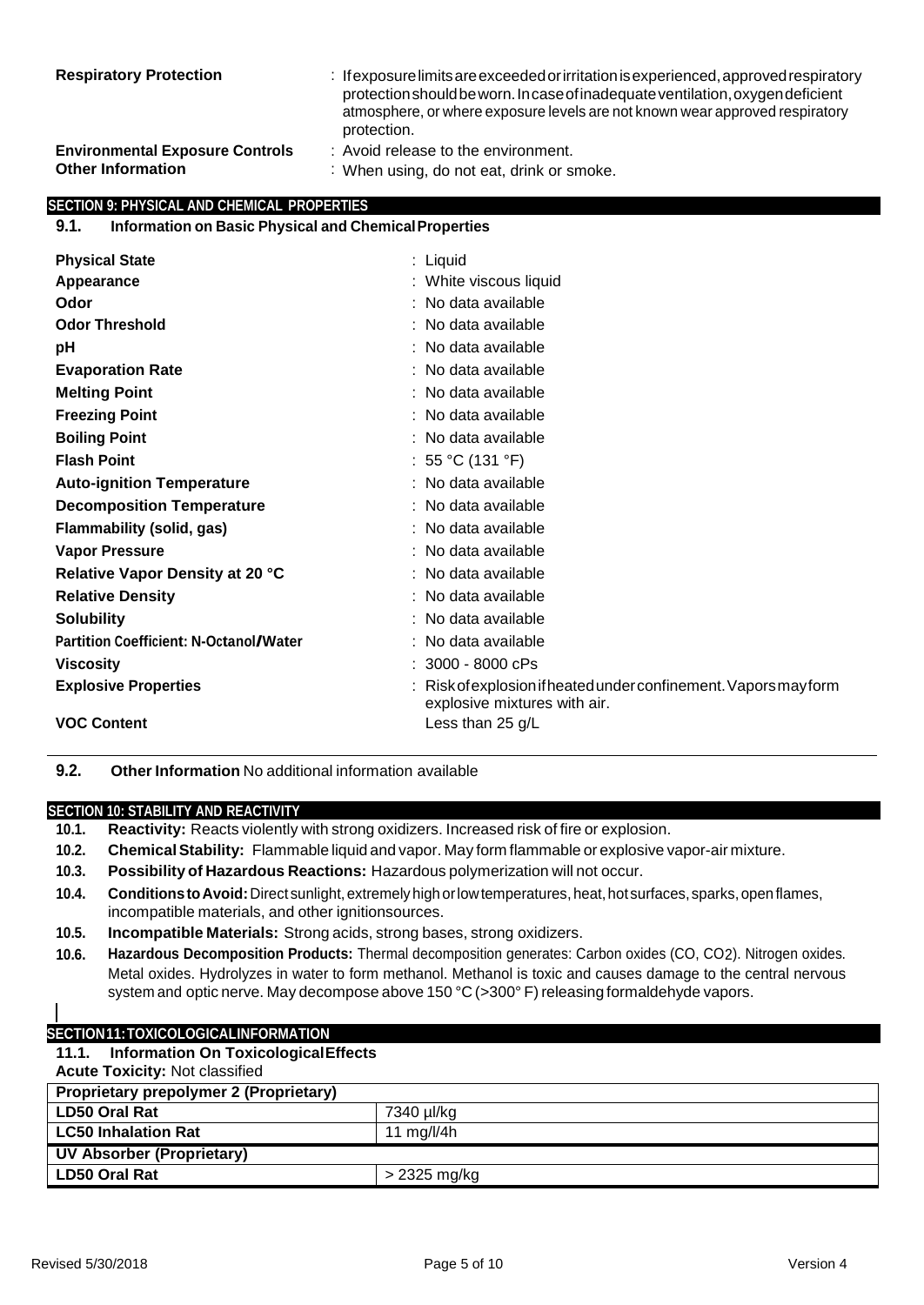| Titanium dioxide (13463-67-7)                                                                                                                                       |                                                                           |  |
|---------------------------------------------------------------------------------------------------------------------------------------------------------------------|---------------------------------------------------------------------------|--|
| <b>LD50 Oral Rat</b>                                                                                                                                                | > 10000 mg/kg                                                             |  |
| Silica, amorphous (7631-86-9)                                                                                                                                       |                                                                           |  |
| <b>LD50 Oral Rat</b>                                                                                                                                                | > 5000 mg/kg                                                              |  |
| <b>LD50 Dermal Rabbit</b>                                                                                                                                           | > 2000 mg/kg                                                              |  |
| <b>LC50 Inhalation Rat</b>                                                                                                                                          | > 2.2 mg/l (Exposure time: 1 h)                                           |  |
| Zinc oxide (1314-13-2)                                                                                                                                              |                                                                           |  |
| <b>LD50 Oral Rat</b>                                                                                                                                                | > 5000 mg/kg                                                              |  |
| <b>LD50 Dermal Rat</b>                                                                                                                                              | > 2000 mg/kg                                                              |  |
| Quartz (14808-60-7)                                                                                                                                                 |                                                                           |  |
| <b>LD50 Oral Rat</b>                                                                                                                                                | > 5000 mg/kg                                                              |  |
| <b>LD50 Dermal Rat</b>                                                                                                                                              | > 5000 mg/kg                                                              |  |
| Methyl alcohol (67-56-1)                                                                                                                                            |                                                                           |  |
| <b>LD50 Oral Rat</b>                                                                                                                                                | 6200 mg/kg                                                                |  |
| <b>LC50 Inhalation Rat</b>                                                                                                                                          | 3 mg/l/4h                                                                 |  |
| <b>LC50 Inhalation Rat</b>                                                                                                                                          | 22500 ppm (Exposure time: 8 h)                                            |  |
| ATE (Oral)                                                                                                                                                          | 100.00 mg/kg body weight                                                  |  |
| <b>ATE (Dermal)</b>                                                                                                                                                 | 300.00 mg/kg body weight                                                  |  |
| <b>Proprietary catalyst (Proprietary)</b>                                                                                                                           |                                                                           |  |
| <b>LD50 Oral Rat</b>                                                                                                                                                | 175 mg/kg                                                                 |  |
| <b>LD50 Dermal Rat</b>                                                                                                                                              | > 2000 mg/kg                                                              |  |
| <b>LD50 Dermal Rabbit</b>                                                                                                                                           | 630 mg/kg                                                                 |  |
| <b>LC50 Inhalation Rat</b>                                                                                                                                          | $0.075$ mg/l/4h                                                           |  |
| Skin Corrosion/Irritation: Not classified                                                                                                                           |                                                                           |  |
| Serious Eye Damage/Irritation: Causes serious eye irritation.<br>Respiratory or Skin Sensitization: Not classified                                                  |                                                                           |  |
| Germ Cell Mutagenicity: Not classified                                                                                                                              |                                                                           |  |
| Carcinogenicity: Notclassified.                                                                                                                                     |                                                                           |  |
| Titanium dioxide (13463-67-7)                                                                                                                                       |                                                                           |  |
| <b>IARC</b> group                                                                                                                                                   | 2B                                                                        |  |
| <b>OSHA Hazard Communication Carcinogen List</b>                                                                                                                    | In OSHA Hazard Communication Carcinogen list.                             |  |
| Silica, amorphous (7631-86-9)                                                                                                                                       |                                                                           |  |
| <b>IARC</b> group                                                                                                                                                   | 3                                                                         |  |
| Quartz (14808-60-7)                                                                                                                                                 |                                                                           |  |
| <b>IARC</b> group                                                                                                                                                   | $\overline{A}$                                                            |  |
| <b>National Toxicology Program (NTP) Status</b>                                                                                                                     |                                                                           |  |
| <b>OSHA Hazard Communication Carcinogen List</b>                                                                                                                    | Known Human Carcinogens.<br>In OSHA Hazard Communication Carcinogen list. |  |
| Reproductive Toxicity: Not classified                                                                                                                               |                                                                           |  |
|                                                                                                                                                                     |                                                                           |  |
| Specific Target Organ Toxicity (Single Exposure): Not classified.                                                                                                   |                                                                           |  |
| Specific Target Organ Toxicity (Repeated Exposure): May cause damage to organs through prolonged or repeated exposure.                                              |                                                                           |  |
|                                                                                                                                                                     | <b>Aspiration Hazard: Not classified</b>                                  |  |
| Symptoms/Injuries After Inhalation: Prolonged exposure may cause irritation.<br>Symptoms/Injuries After Skin Contact: Prolonged exposure may cause skin irritation. |                                                                           |  |
| Symptoms/Injuries After Eye Contact: Causes serious eye irritation. Contact causes severe irritation with redness and swelling of                                   |                                                                           |  |
| the conjunctiva.                                                                                                                                                    |                                                                           |  |
| Symptoms/Injuries After Ingestion: Ingestion may cause adverse effects.                                                                                             |                                                                           |  |
| Chronic Symptoms: May cause damage to organs (kidney, liver) through prolonged or repeated exposure (oral).                                                         |                                                                           |  |
|                                                                                                                                                                     |                                                                           |  |
| SECTION12:ECOLOGICALINFORMATION                                                                                                                                     |                                                                           |  |

**12.1. Toxicity**

| Ecology - General             | : Harmful to aguatic life. Harmful to aguatic life with long lasting effects. |
|-------------------------------|-------------------------------------------------------------------------------|
| Silica, amorphous (7631-86-9) |                                                                               |
| LC50 Fish 1                   | 5000 mg/l (Exposure time: 96 h - Species: Brachydanio rerio [static])         |
| EC50 Daphnia 1                | 7600 mg/l (Exposure time: 48 h - Species: Ceriodaphnia dubia)                 |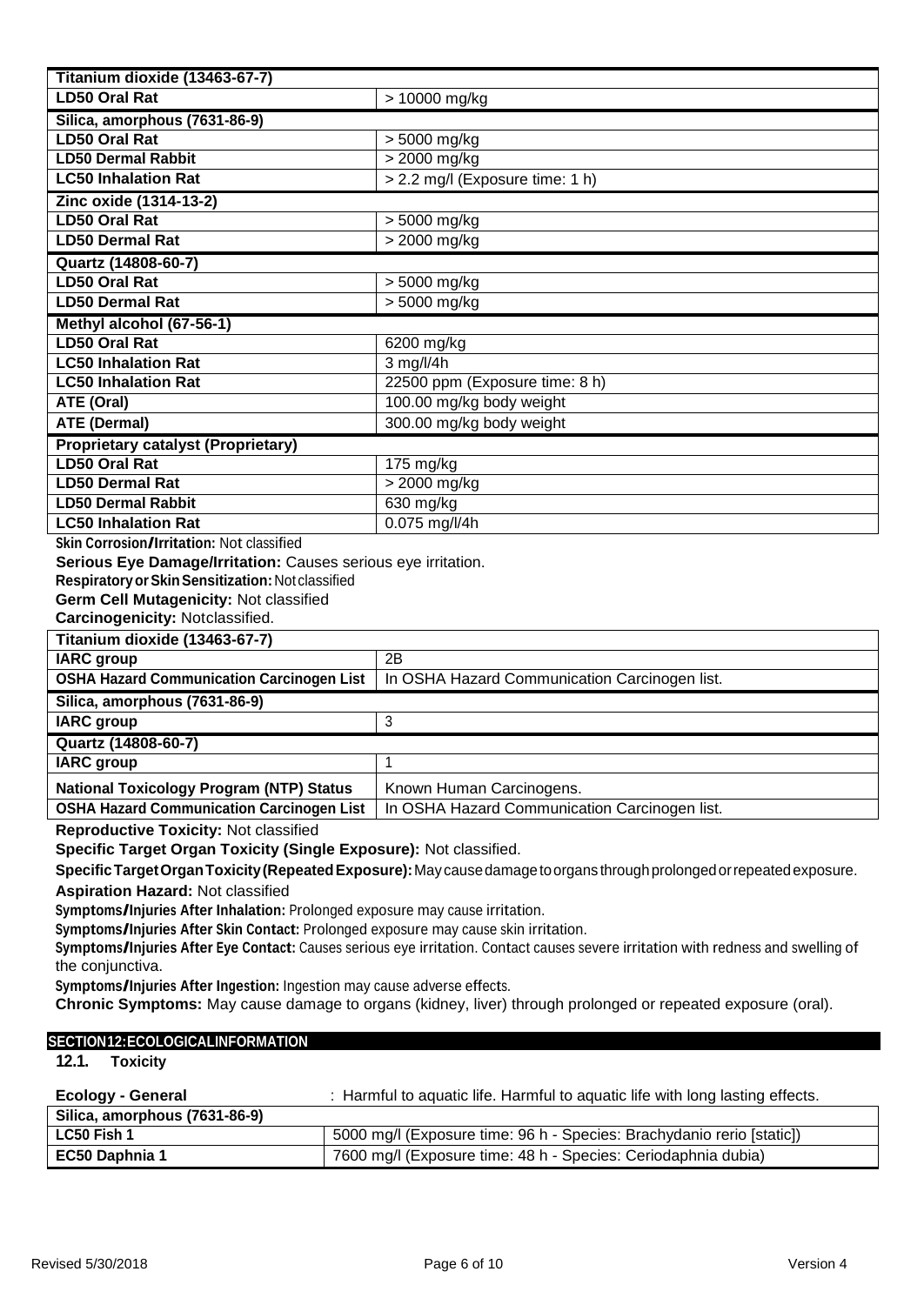| Zinc oxide (1314-13-2)                        |                                                                                |  |
|-----------------------------------------------|--------------------------------------------------------------------------------|--|
| LC50 Fish 1                                   | 780 µg/l (Exposure time: 96 h - Species: Pimephales promelas)                  |  |
| EC50 Daphnia 1                                | $0.122$ mg/l                                                                   |  |
| <b>NOEC chronic fish</b>                      | 0.026 mg/l (Species: Jordanella floridae)                                      |  |
| Methyl alcohol (67-56-1)                      |                                                                                |  |
| LC50 Fish 1                                   | 28200 mg/l (Exposure time: 96 h - Species: Pimephales promelas [flow-through]) |  |
| EC50 Daphnia 1                                | 1340 mg/l                                                                      |  |
| <b>LC 50 Fish 2</b>                           | > 100 mg/l (Exposure time: 96 h - Species: Pimephales promelas [static])       |  |
| <b>Proprietary catalyst (Proprietary)</b>     |                                                                                |  |
| EC50 Daphnia 1                                | < 463 µg/l (Exposure time: 48 h - Species: Daphnia magna)                      |  |
| 12.2.<br><b>Persistence and Degradability</b> |                                                                                |  |
| <b>Enviroflex White</b>                       |                                                                                |  |
| <b>Persistence and Degradability</b>          | May cause long-term adverse effects in the environment.                        |  |
| 12.3.<br><b>Bioaccumulative Potential</b>     |                                                                                |  |
| <b>Enviroflex White</b>                       |                                                                                |  |
| <b>Bioaccumulative Potential</b>              | Not established.                                                               |  |
| Silica, amorphous (7631-86-9)                 |                                                                                |  |
| <b>BCF</b> fish 1                             | (no bioaccumulation expected)                                                  |  |
| Methyl alcohol (67-56-1)                      |                                                                                |  |
| <b>BCF</b> fish 1                             | < 10                                                                           |  |
| Log Pow                                       | $-0.77$                                                                        |  |

**12.4. Mobility in Soil** No additional information available

**12.5. Other AdverseEffects**

**Other Information included**  $\cdot$  Avoid release to the environment.

#### **SECTION 13: DISPOSAL CONSIDERATIONS**

**13.1. Waste treatmentmethods**

**WasteDisposalRecommendations:**Disposeofcontents/containerinaccordancewithlocal,regional,national,andinternational regulations.

**Additional Information:** Handle empty containers with care because residual vapors are flammable.

**Ecology – Waste Materials:**Avoid release to the environment. This material is hazardous to the aquatic environment. Keep out of sewers and waterways.

#### **SECTION 14: TRANSPORTINFORMATION**

This product does not sustain combustion in Test L.2 of Part III, Section 32 of the UN Recommendation on the Transportation of Dangerous Goods, Manual of Tests and Criteria, and is therefore not regulated as a flammable liquid for transportation.

**14.1. In Accordancewith DOT** Not regulated fortransport

- **14.2. In Accordance with IMDG** Not regulated for transport
- **14.3. In Accordancewith IATA** Not regulated fortransport

## **SECTION15:REGULATORYINFORMATION**

## **15.1 US FederalRegulations Enviroflex White SARA Section 311/312 Hazard Classes State Immediate (acute) health hazard** Delayed (chronic) health hazard **Proprietary prepolymer 2 (Proprietary)** Listed on the United States TSCA (Toxic Substances Control Act) inventory **UV Absorber (Proprietary)** Listed on the United States TSCA (Toxic Substances Control Act) inventory **Titanium dioxide (13463-67-7)** Listed on the United States TSCA (Toxic Substances Control Act) inventory **SARA Section 311/312 Hazard Classes** Delayed (chronic) health hazard **Silica, amorphous (7631-86-9)** Listed on the United States TSCA (Toxic Substances Control Act) inventory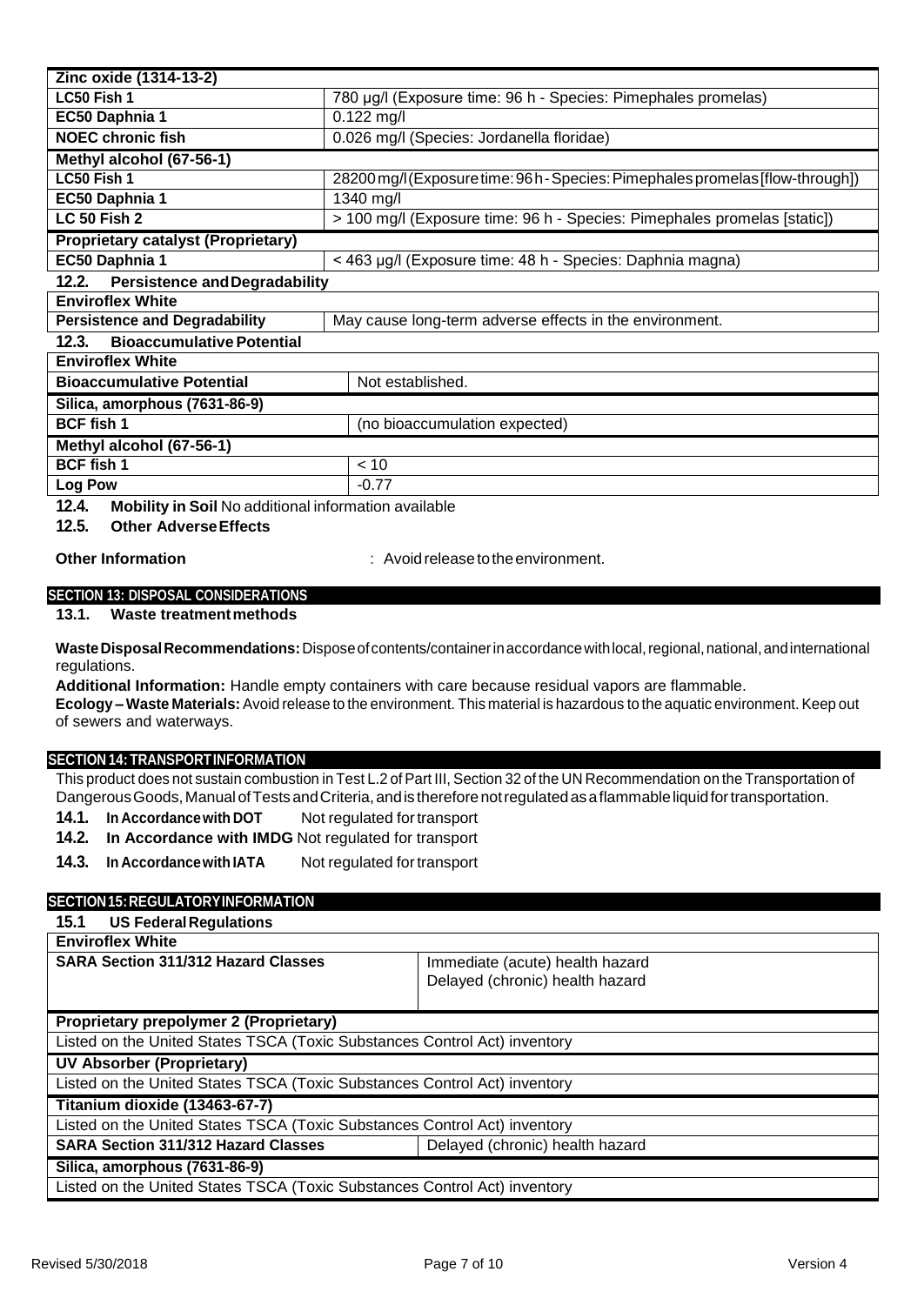| Zinc oxide (1314-13-2)                                                                                       |                                                                |  |
|--------------------------------------------------------------------------------------------------------------|----------------------------------------------------------------|--|
| Listed on the United States TSCA (Toxic Substances Control Act) inventory                                    |                                                                |  |
| <b>Limestone (1317-65-3)</b>                                                                                 |                                                                |  |
| Listed on the United States TSCA (Toxic Substances Control Act) inventory                                    |                                                                |  |
| Quartz (14808-60-7)                                                                                          |                                                                |  |
| Listed on the United States TSCA (Toxic Substances Control Act) inventory                                    |                                                                |  |
| <b>SARA Section 311/312 Hazard Classes</b>                                                                   | Immediate (acute) health hazard                                |  |
|                                                                                                              | Delayed (chronic) health hazard                                |  |
| <b>Proprietary adhesion promoter (Proprietary)</b>                                                           |                                                                |  |
| Listed on the United States TSCA (Toxic Substances Control Act) inventory                                    |                                                                |  |
| <b>Proprietary silane (Proprietary)</b>                                                                      |                                                                |  |
| Listed on the United States TSCA (Toxic Substances Control Act) inventory                                    |                                                                |  |
| Methyl alcohol (67-56-1)                                                                                     |                                                                |  |
| Listed on the United States TSCA (Toxic Substances Control Act) inventory                                    |                                                                |  |
| Subject to reporting requirements of United States SARA Section 313                                          |                                                                |  |
| <b>SARA Section 311/312 Hazard Classes</b>                                                                   | Delayed (chronic) health hazard                                |  |
|                                                                                                              | Immediate (acute) health hazard                                |  |
|                                                                                                              | Fire hazard                                                    |  |
| <b>SARA Section 313 - Emission Reporting</b>                                                                 | 1.0%                                                           |  |
| <b>Proprietary catalyst (Proprietary)</b>                                                                    |                                                                |  |
| Listed on the United States TSCA (Toxic Substances Control Act) inventory                                    |                                                                |  |
| 15.2<br><b>US State Regulations</b>                                                                          |                                                                |  |
| <b>Proprietary prepolymer (Proprietary)</b>                                                                  |                                                                |  |
| U.S. - California - Proposition 65 - Developmental                                                           | WARNING: This product contains chemicals known to the State of |  |
| <b>Toxicity</b>                                                                                              | California to cause birth defects.                             |  |
| U.S. - California - Proposition 65 - Reproductive                                                            | WARNING: This product contains chemicals known to the State of |  |
| <b>Toxicity - Female</b>                                                                                     | California to cause (Female) reproductive harm.                |  |
| U.S. - California - Proposition 65 - Reproductive                                                            | WARNING: This product contains chemicals known to the State of |  |
| <b>Toxicity - Male</b>                                                                                       | California to cause (Male) reproductive harm.                  |  |
| Titanium dioxide (13463-67-7)                                                                                |                                                                |  |
| U.S. - California - Proposition 65 - Carcinogens List                                                        | WARNING: This product contains chemicals known to the State of |  |
|                                                                                                              | California to cause cancer.                                    |  |
| Quartz (14808-60-7)                                                                                          |                                                                |  |
| U.S. - California - Proposition 65 - Carcinogens List                                                        | WARNING: This product contains chemicals known to the State of |  |
|                                                                                                              | California to cause cancer.                                    |  |
| Methyl alcohol (67-56-1)                                                                                     |                                                                |  |
| U.S. - California - Proposition 65 - Developmental                                                           | WARNING: This product contains chemicals known to the State of |  |
| <b>Toxicity</b>                                                                                              | California to cause birth defects.                             |  |
| Titanium dioxide (13463-67-7)                                                                                |                                                                |  |
| U.S. - Massachusetts - Right To Know List                                                                    |                                                                |  |
| U.S. - New Jersey - Right to Know Hazardous Substance List                                                   |                                                                |  |
| U.S. - Pennsylvania - RTK (Right to Know) List                                                               |                                                                |  |
| Silica, amorphous (7631-86-9)                                                                                |                                                                |  |
| U.S. - Massachusetts - Right To Know List                                                                    |                                                                |  |
| U.S. - New Jersey - Right to Know Hazardous Substance List<br>U.S. - Pennsylvania - RTK (Right to Know) List |                                                                |  |
|                                                                                                              |                                                                |  |
| Zinc oxide (1314-13-2)<br>U.S. - Massachusetts - Right To Know List                                          |                                                                |  |
| U.S. - New Jersey - Right to Know Hazardous Substance List                                                   |                                                                |  |
| U.S. - Pennsylvania - RTK (Right to Know) - Environmental Hazard List                                        |                                                                |  |
| U.S. - Pennsylvania - RTK (Right to Know) List                                                               |                                                                |  |
| <b>Limestone (1317-65-3)</b>                                                                                 |                                                                |  |
| U.S. - Massachusetts - Right To Know List                                                                    |                                                                |  |
| U.S. - New Jersey - Right to Know Hazardous Substance List                                                   |                                                                |  |
| U.S. - Pennsylvania - RTK (Right to Know) List                                                               |                                                                |  |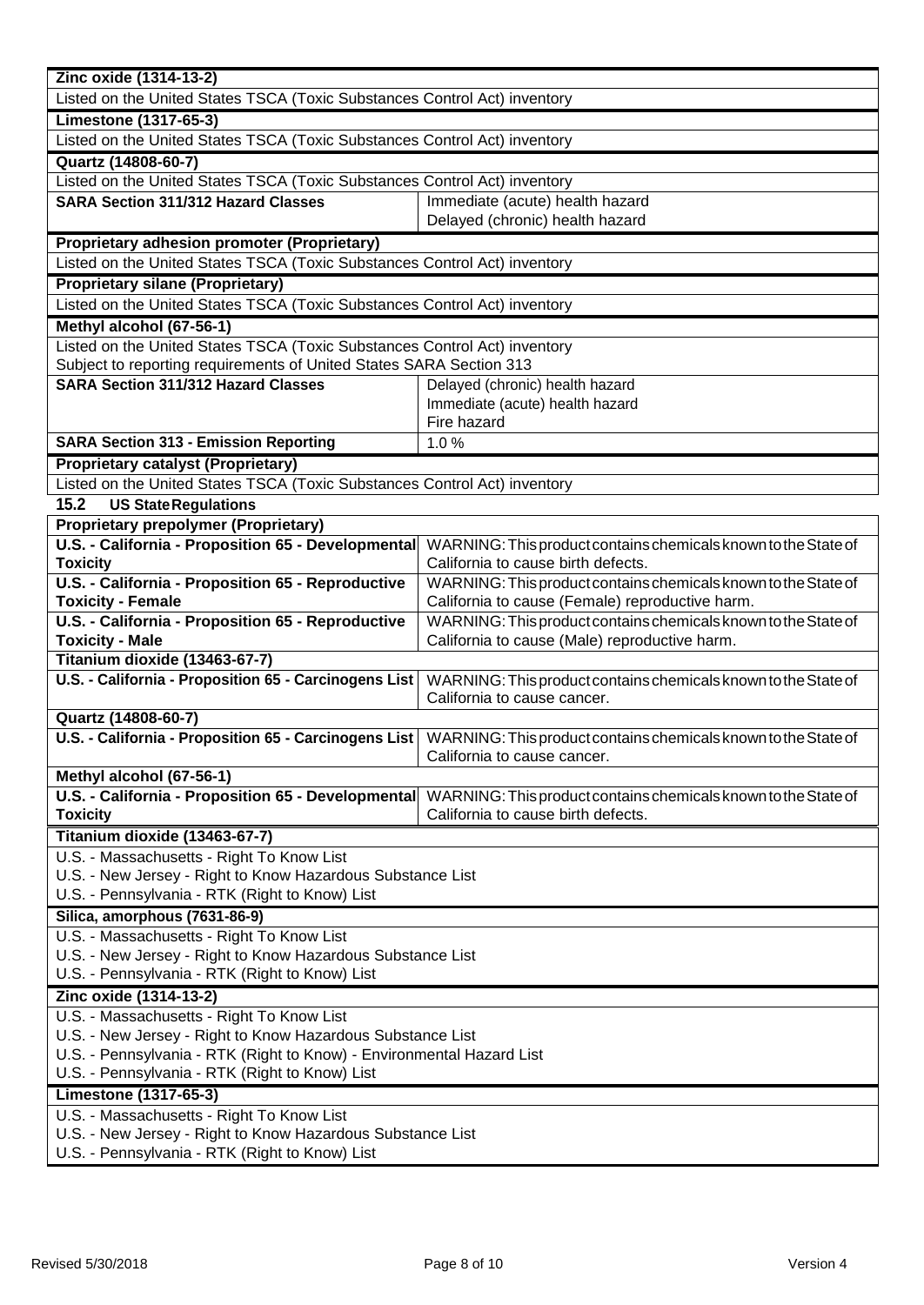## **Quartz (14808-60-7)**

U.S. - Massachusetts - Right To Know List

U.S. - New Jersey - Right to Know Hazardous Substance List

U.S. - Pennsylvania - RTK (Right to Know) List

## **Methyl alcohol (67-56-1)**

U.S. - Massachusetts - Right To Know List

- U.S. New Jersey Right to Know Hazardous Substance List
- U.S. Pennsylvania RTK (Right to Know) Environmental Hazard List

U.S. - Pennsylvania - RTK (Right to Know) List

## **SECTION 16: OTHER INFORMATION, INCLUDING DATE OF PREPARATION OR LASTREVISION**

**Revision Date**<br> **Other Information**<br> **Other Information**<br> **Complete Strategies**<br> **Complete Strategies**<br> **Complete Strategies**<br> **Complete Strategies**<br> **Complete Strategies**<br> **Complete Strategies**<br> **Complete Strategies**<br> **C** 

**OtherInformation** : Thisdocumenthasbeenpreparedinaccordancewith theSDS requirements of the OSHA Hazard Communication Standard 29 CFR 1910.1200.

### **GHS Full Text Phrases**:

| Acute Tox. 3 (Dermal)            | Acute toxicity (dermal) Category 3                               |
|----------------------------------|------------------------------------------------------------------|
| Acute Tox. 3 (Inhalation: vapor) | Acute toxicity (inhalation:vapor) Category 3                     |
| Acute Tox. 3 (Oral)              | Acute toxicity (oral) Category 3                                 |
| Acute Tox. 4 (Inhalation: vapor) | Acute toxicity (inhalation:vapor) Category 4                     |
| <b>Aquatic Acute 1</b>           | Hazardous to the aquatic environment - Acute Hazard Category 1   |
| Aquatic Acute 3                  | Hazardous to the aquatic environment - Acute Hazard Category 3   |
| Aquatic Chronic 1                | Hazardous to the aquatic environment - Chronic Hazard Category 1 |
| Aquatic Chronic 3                | Hazardous to the aquatic environment - Chronic Hazard Category 3 |
| <b>Aquatic Chronic 4</b>         | Hazardous to the aquatic environment - Chronic Hazard Category 4 |
| Carc. 1A                         | Carcinogenicity Category 1A                                      |
| Eye Dam. 1                       | Serious eye damage/eye irritation Category 1                     |
| Eye Irrit. 2A                    | Serious eye damage/eye irritation Category 2A                    |
| Flam. Liq. 2                     | Flammable liquids Category 2                                     |
| Flam. Liq. 3                     | Flammable liquids Category 3                                     |
| Flam. Liq. 4                     | Flammable liquids Category 4                                     |
| Muta. 2                          | Germ cell mutagenicity Category 2                                |
| Repr. 1B                         | Reproductive toxicity Category 1B                                |
| Skin Corr. 1C                    | Skin corrosion/irritation Category 1C                            |
| Skin Irrit. 2                    | Skin corrosion/irritation Category 2                             |
| Skin Sens. 1                     | Skin sensitization Category 1                                    |
| STOT RE 1                        | Specific target organ toxicity (repeated exposure) Category 1    |
| STOT RE 2                        | Specific target organ toxicity (repeated exposure) Category 2    |
| STOT SE 1                        | Specific target organ toxicity (single exposure) Category 1      |
| STOT SE 3                        | Specific target organ toxicity (single exposure) Category 3      |
| H <sub>227</sub>                 | Combustible liquid                                               |
| H301                             | Toxic if swallowed                                               |
| H311                             | Toxic in contact with skin                                       |
| H314                             | Causes severe skin burns and eye damage                          |
| H315                             | Causes skin irritation                                           |
| H317                             | May cause an allergic skin reaction                              |
| H318                             | Causes serious eye damage                                        |
| H319                             | Causes serious eye irritation                                    |
| H331                             | Toxic if inhaled                                                 |
| H332                             | Harmful if inhaled                                               |
| H335                             | May cause respiratory irritation                                 |
| H341                             | Suspected of causing genetic defects                             |
| H350                             | May cause cancer                                                 |